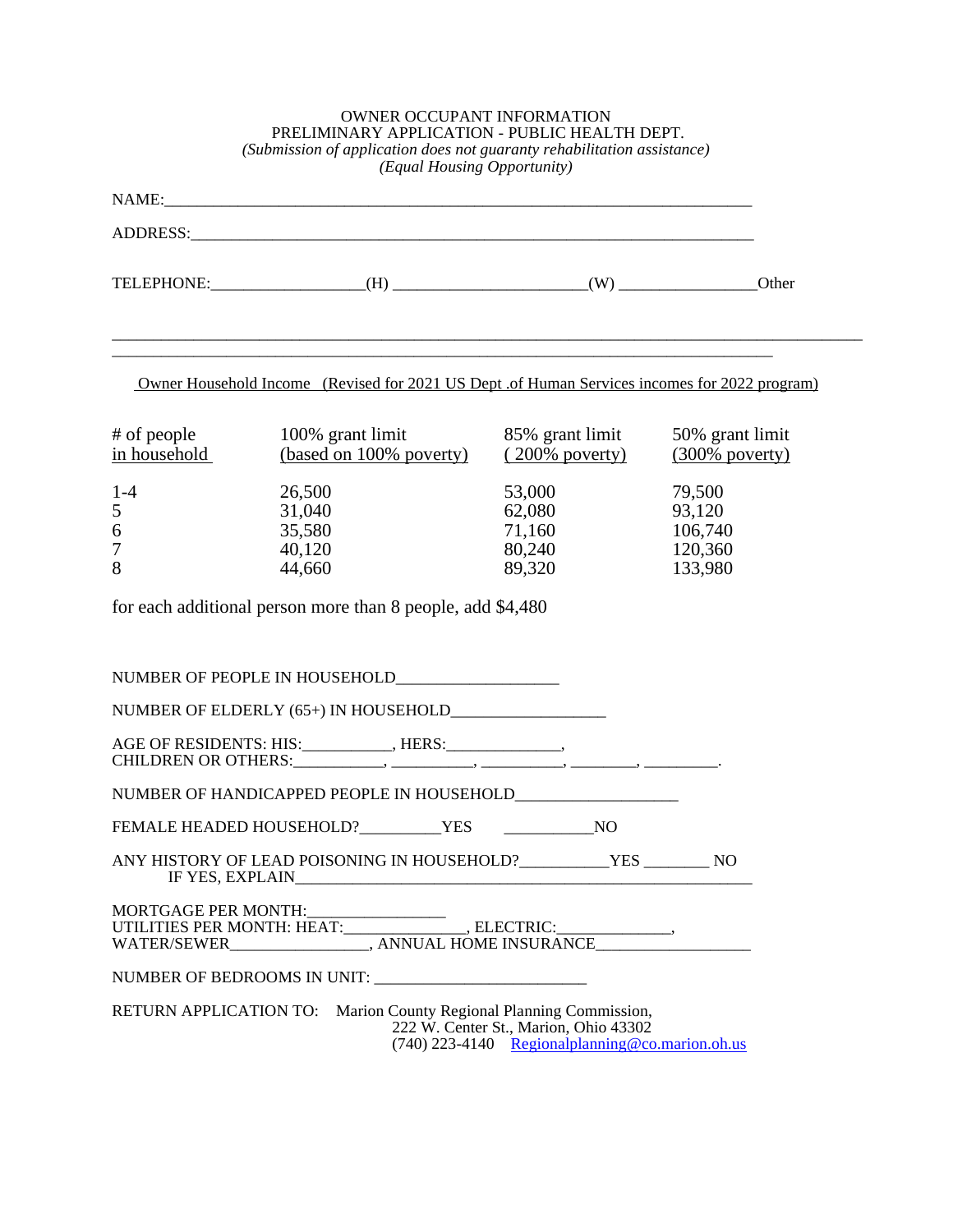INCOME (INCLUSIONS)

Use additional sheet for other household members, if necessary

HIS: HERS:

|  | Gross wages and salaries *         |  |
|--|------------------------------------|--|
|  | Overtime pay                       |  |
|  | Commissions, fees, tips            |  |
|  | and bonuses                        |  |
|  | Other compensation for             |  |
|  | Personal services                  |  |
|  | $(Dofone)$ any neurall deductions) |  |

(Before any payroll deductions.)

\* Does not include:

Income from employment of children (including foster children) under 18. Income from live-in aide. Special pay to a family member serving in the Armed Forces who is exposed to hostile fire. Temporary, nonrecurring, or sporadic income (including gifts). Earnings in excess of \$480 for each full-time student, 18 years old or older. (Excluding the head of household or spouse).

- 2. Net income from operation of a business or profession. (Expenditures for business expansion or amortization of capital indebtedness cannot be used as deduction in determining net income; however, an allowance for depreciation of assets used in a business or profession may be deducted, based on straight line depreciation, as provided in Internal Revenue Service regulations. Any withdrawal of cash or assets from the operation of a business or profession is included in income, except to the extent the withdrawal is reimbursement of cash or assets invested in the operation by the family.)
- 3. a.  $V$ alue of house(s), include all real estate owned by household.
- b. **Interest, dividends, and other net income of any kind from real or personal property.** (Expenditures for amortization of capital indebtedness cannot be used as a deduction in determining net income. An allowance for depreciation is permitted only as authorized in number 2 (above). Any withdrawal of cash or assets from an investment will be included in income, except to the extent the withdrawal is reimbursement of cash or assets invested by the family. Where the family has net family assets in excess of \$5,000, annual income includes the greater of the actual income derived from net family assets or a percentage of the value of such assets based on the current passbook savings rate, as determined by HUD.)
- 4. \_\_\_\_\_\_\_\_\_\_ Full amount of periodic payments received from Social Security, annuities, insurance policies, retirement funds, pensions, disability, or death benefits, and other similar types of periodic receipts, including a lump-sum amount or prospective monthly amounts for the delayed start of a periodic payment (except Supplemental Security Income (SSI) or Social Security).
- 5. Payments from: \_\_\_\_\_\_\_\_\_\_ Unemployment Disability compensation Worker's compensation